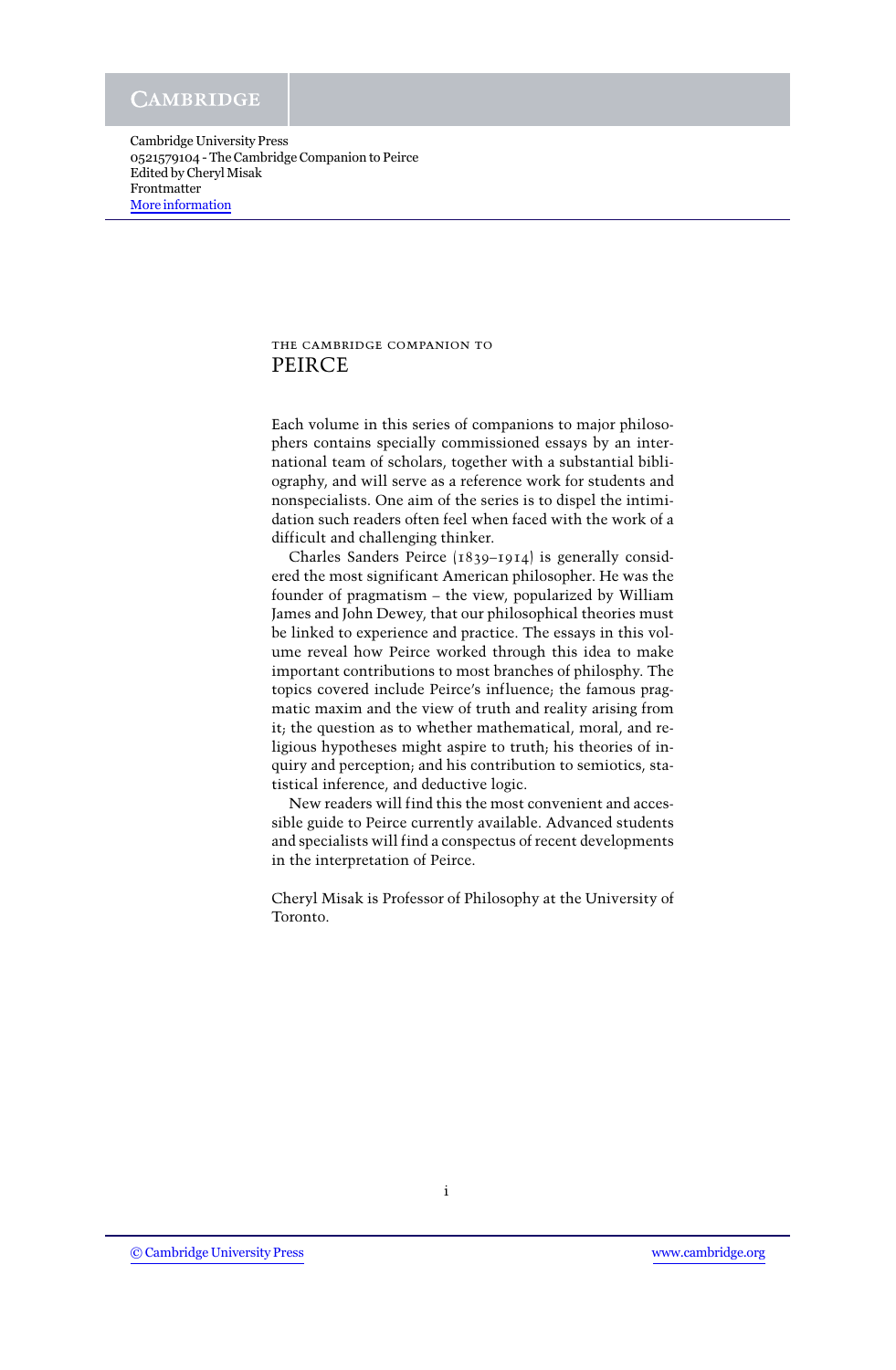> ABELARD *Edited by* jeffrey e. brower *and* kevin guilfoy ADORNO *Edited by* thomas huhn AQUINAS *Edited by* norman kretzmann *and* eleonore **STUMP** HANNAH ARENDT *Edited by* dana villa ARISTOTLE *Edited by* jonathan barnes AUGUSTINE *Edited by* eleonore stump *and* norman kretzmann BACON *Edited by* markku peltonen SIMONE DE BEAUVOIR *Edited by* claudia card DARWIN *Edited by* jonathan hodge *and* gregory radick DESCARTES *Edited by* john cottingham DUNS SCOTUS *Edited by* thomas williams EARLY GREEK PHILOSOPHY *Edited by* a. a. long FEMINISM IN PHILOSOPHY *Edited by* miranda fricker *and* jennifer hornsby FOUCAULT *Edited by* GARY GUTTING FREUD *Edited by* jerome neu GADAMER *Edited by* ROBERT J. DOSTAL GALILEO *Edited by* peter machamer GERMAN IDEALISM *Edited by* karl ameriks GREEK AND ROMAN PHILOSOPHY *Edited by* david sedley HABERMAS *Edited by* stephen k. white HEGEL *Edited by* frederick beiser HEIDEGGER *Edited by* charles guignon HOBBES *Edited by* tom sorell HUME *Edited by* david fate norton HUSSERL *Edited by* barry smith *and* david woodruff smith WILLIAM JAMES *Edited by* ruth anna putnam KANT *Edited by* paul guyer KIERKEGAARD *Edited by* alastair hannay *and* gordon marino LEIBNIZ *Edited by* NICHOLAS JOLLEY LEVINAS *Edited by* simon critchley *and* robert bernasconi LOCKE *Edited by* vere chappell MALEBRANCHE *Edited by* steven nadler MARX *Edited by* terrell carver MEDIEVAL PHILOSOPHY *Edited by* a. s. mc grade MEDIEVAL JEWISH PHILOSOPHY *Edited by* daniel h. frank *and* oliver leaman MILL *Edited by* john skorupski NEWTON *Edited by* i. bernard cohen *and* george e. smith NIETZSCHE *Edited by* bernd magnus *and* kathleen higgins OCKHAM *Edited by* paul vincent spade PASCAL *Edited by* NICHOLAS HAMMOND PLATO *Edited by* RICHARD KRAUT PLOTINUS *Edited by* lloyd p. gerson QUINE *Edited by* roger f. gibson RAWLS *Edited by* samuel freeman

other volumes in the series of cambridge companions: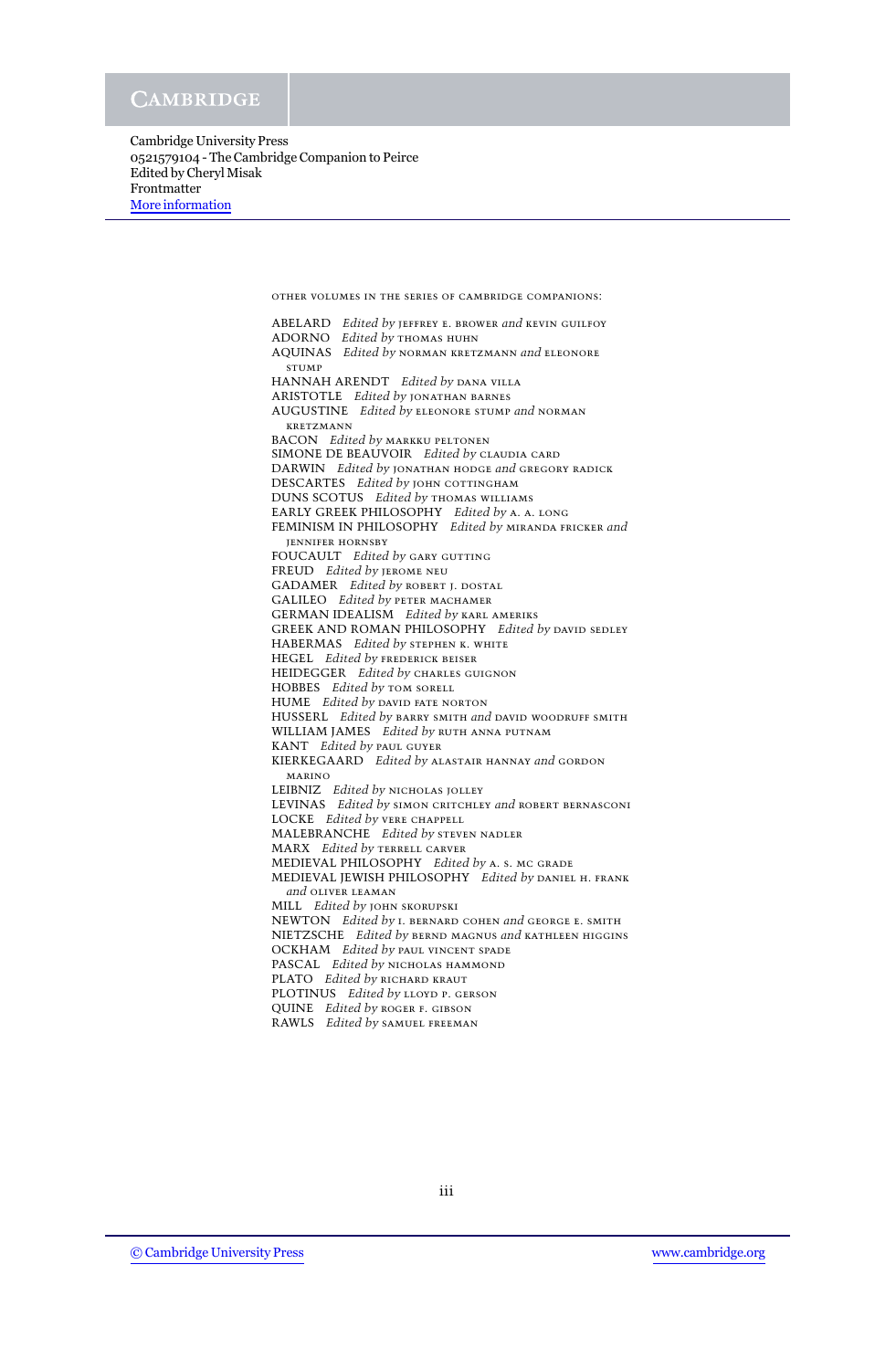> THOMAS REID *Edited by* terence cuneo *and* ren´e van woudenberg ROUSSEAU *Edited by* patrick riley BERTRAND RUSSELL *Edited by* nicholas griffin SARTRE *Edited by* CHRISTINA HOWELLS SCHOPENHAUER *Edited by* christopher janaway THE SCOTTISH ENLIGHTENMENT *Edited by* alexander broadie SPINOZA *Edited by* DON GARRETT THE STOICS *Edited by* brad inwood WITTGENSTEIN *Edited by* hans sluga *and* david stern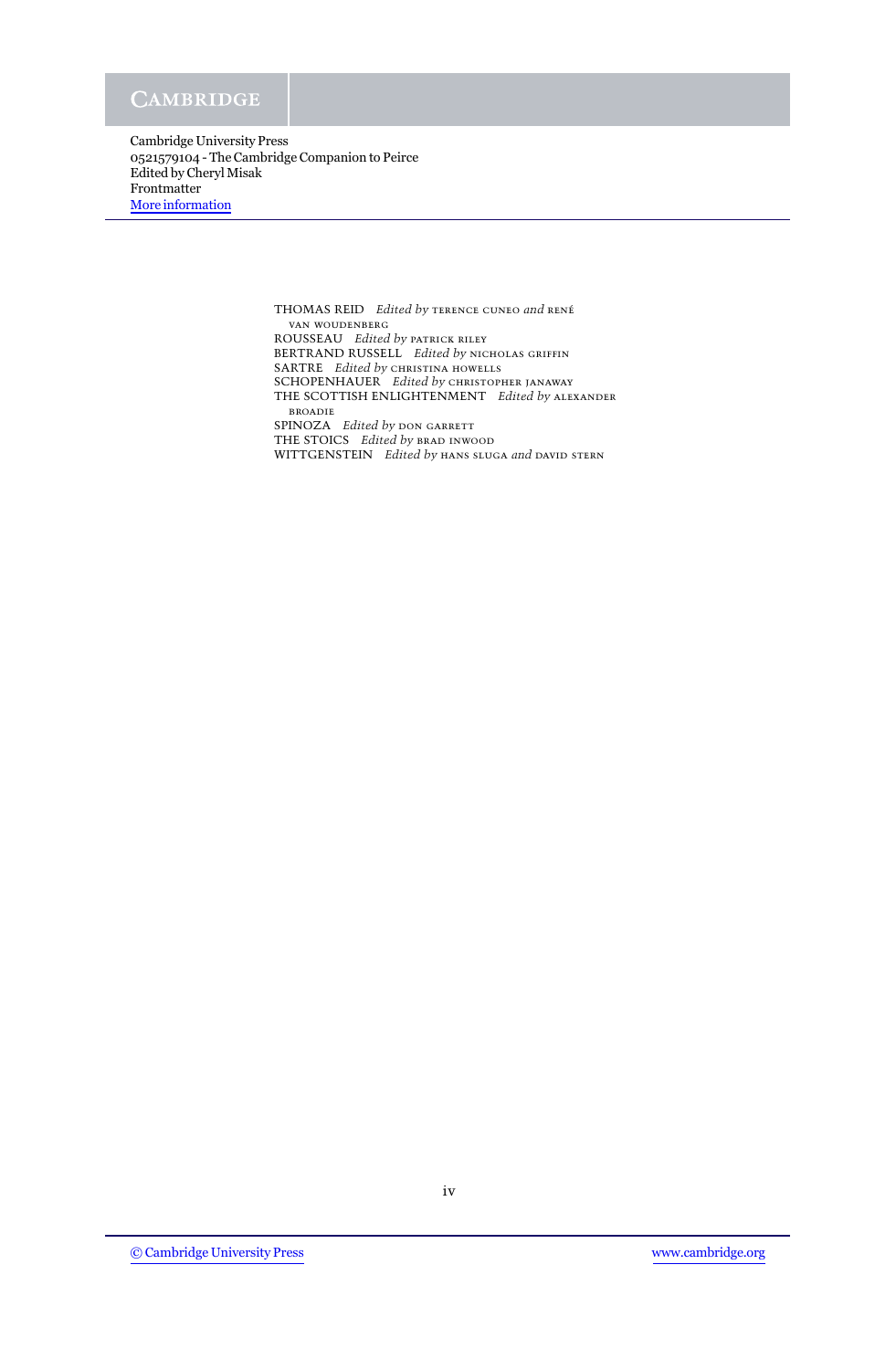# *The Cambridge Companion to* PEIRCE

Edited by Cheryl Misak *University of Toronto*

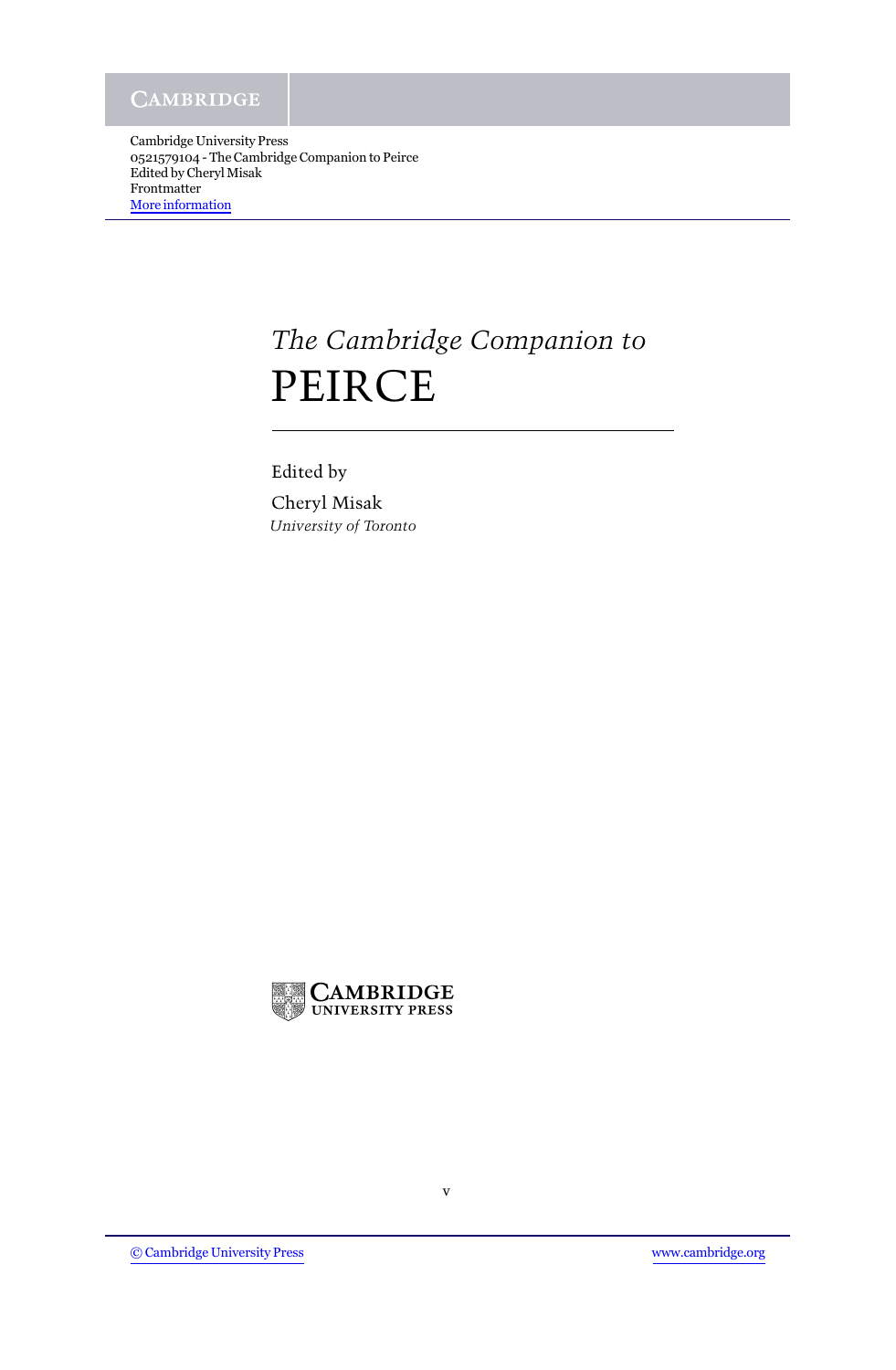> published by the press syndicate of the university of **CAMBRIDGE** The Pitt Building, Trumpington Street, Cambridge, United Kingdom

cambridge university press The Edinburgh Building, Cambridge CB2 2RU, UK 40 West 20th Street, New York, ny 10011-4211, USA 477 Williamstown Road, Port Melbourne, vic 3207, Australia Ruiz de Alarcón 13, 28014 Madrid, Spain Dock House, The Waterfront, Cape Town 8001, South Africa

http://www.cambridge.org

c Cambridge University Press 2004

This book is in copyright. Subject to statutory exception and to the provisions of relevant collective licensing agreements, no reproduction of any part may take place without the written permission of Cambridge University Press.

First published 2004

Printed in the United States of America

*Typeface* Trump Medieval 10/13 pt. *System* LATEX 2ε [tb]

*A catalog record for this book is available from the British Library.*

*Library of Congress Cataloging in Publication Data*

The Cambridge companion to Peirce / edited by Cheryl Misak

p. cm. – (Cambridge companions to philosophy)

Includes bibliographical references and index.

isbn 0-521-57006-9 – isbn 0-521-57910-4 (pbk)

1. Peirce, Charles S. (Charles Sanders), 1839–1914. I. Misak, C. J. (Cheryl J.) II. Series.

b945.p44c36 2004 191 – dc22 2003061744

isbn 0 521 57006 9 hardback isbn 0 521 57910 4 paperback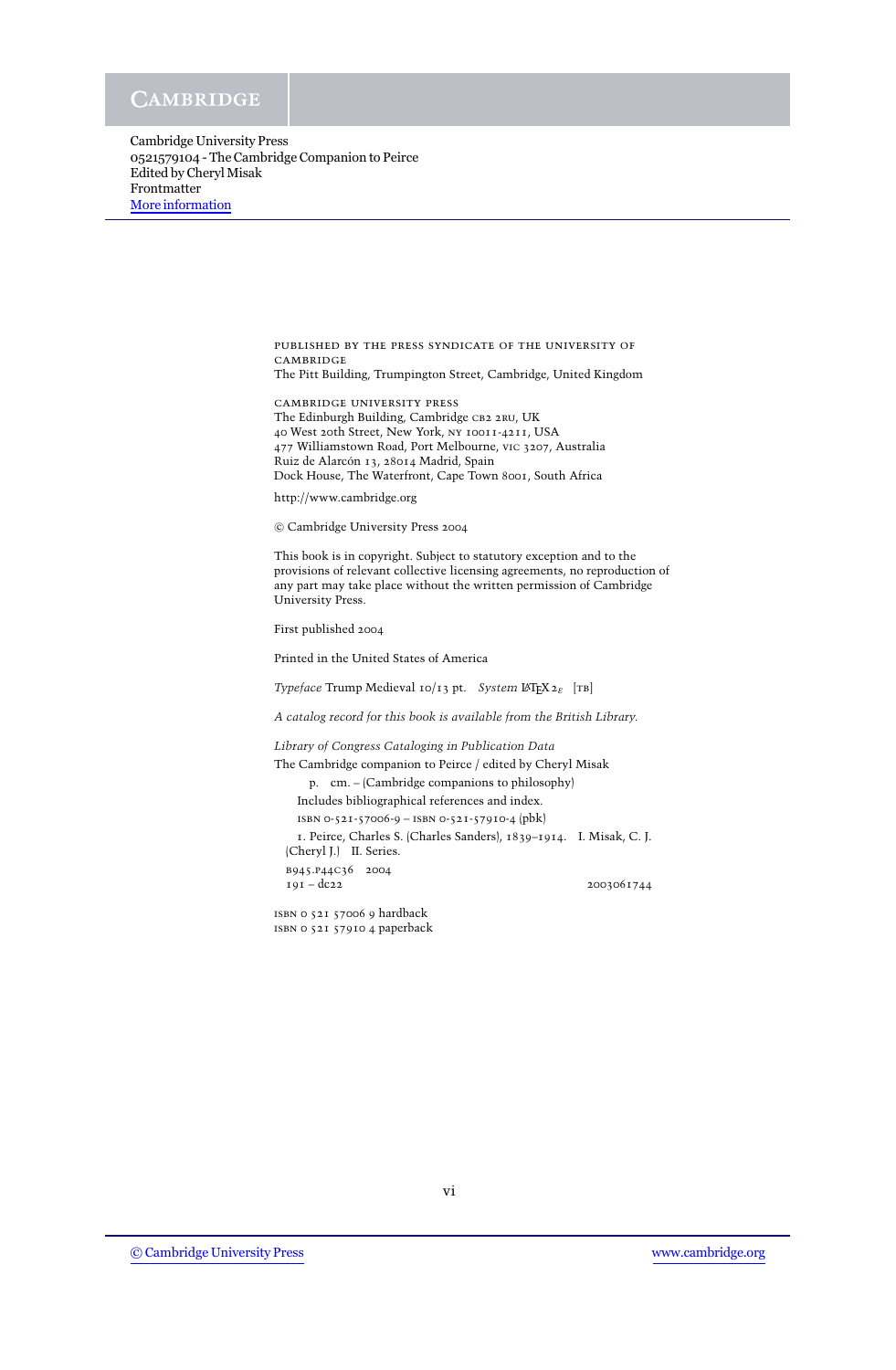## **CONTENTS**

|                          | List of Contributors                                                                                         | <i>page</i> ix |
|--------------------------|--------------------------------------------------------------------------------------------------------------|----------------|
| $\mathbf I$              | Charles Sanders Peirce (1839-1914)<br>CHERYL MISAK                                                           | $\mathbf{I}$   |
| $\mathbf{2}$             | Peirce's Place in the Pragmatist Tradition<br>SAMI PIHLSTRÖM                                                 | 27             |
| $\overline{\mathcal{L}}$ | Peirce and Medieval Thought<br><b>JOHN BOLER</b>                                                             | 58             |
| 4                        | Reflections on Inquiry and Truth Arising from<br>Peirce's Method for the Fixation of Belief<br>DAVID WIGGINS | 87             |
| $\overline{\mathsf{S}}$  | Truth, Reality, and Convergence<br>CHRISTOPHER HOOKWAY                                                       | I27            |
| 6                        | C. S. Peirce on Vital Matters<br>CHERYL MISAK                                                                | 150            |
| $\overline{7}$           | Peirce's Common Sense Marriage of Religion<br>and Science<br>DOUGLAS ANDERSON                                | 175            |
| 8                        | Peirce's Pragmatic Account of Perception: Issues<br>and Implications<br>SANDRA ROSENTHAL                     | 193            |
| 9                        | The Development of Peirce's Theory of Signs<br>T. L. SHORT                                                   | 2I4            |
|                          |                                                                                                              |                |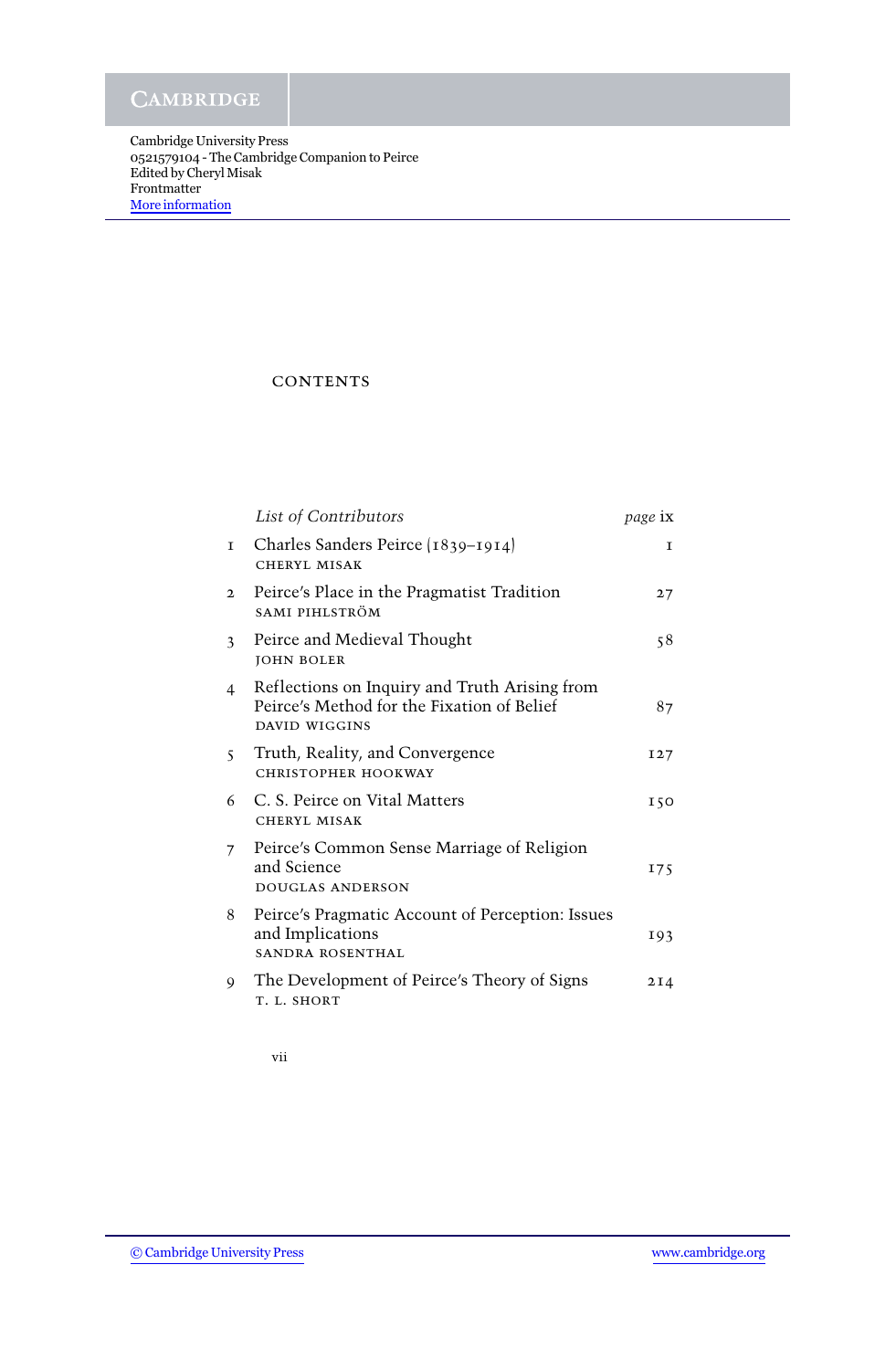| viii           | Contents                                                                                                  |      |
|----------------|-----------------------------------------------------------------------------------------------------------|------|
| T <sub>O</sub> | Peirce's Semeiotic Model of the Mind<br>PETER SKAGESTED                                                   | 24 I |
| ΙI             | Beware of Syllogism: Statistical Reasoning and<br>Conjecturing According to Peirce<br><b>ISAAC LEVI</b>   | 257  |
| I <sub>2</sub> | Peirce's Deductive Logic: Its Development,<br>Influence, and Philosophical Significance<br>RANDALL DIPERT | 287  |
|                | Note on References                                                                                        | 325  |
|                | Bibliography                                                                                              | 327  |
|                | Index                                                                                                     | 343  |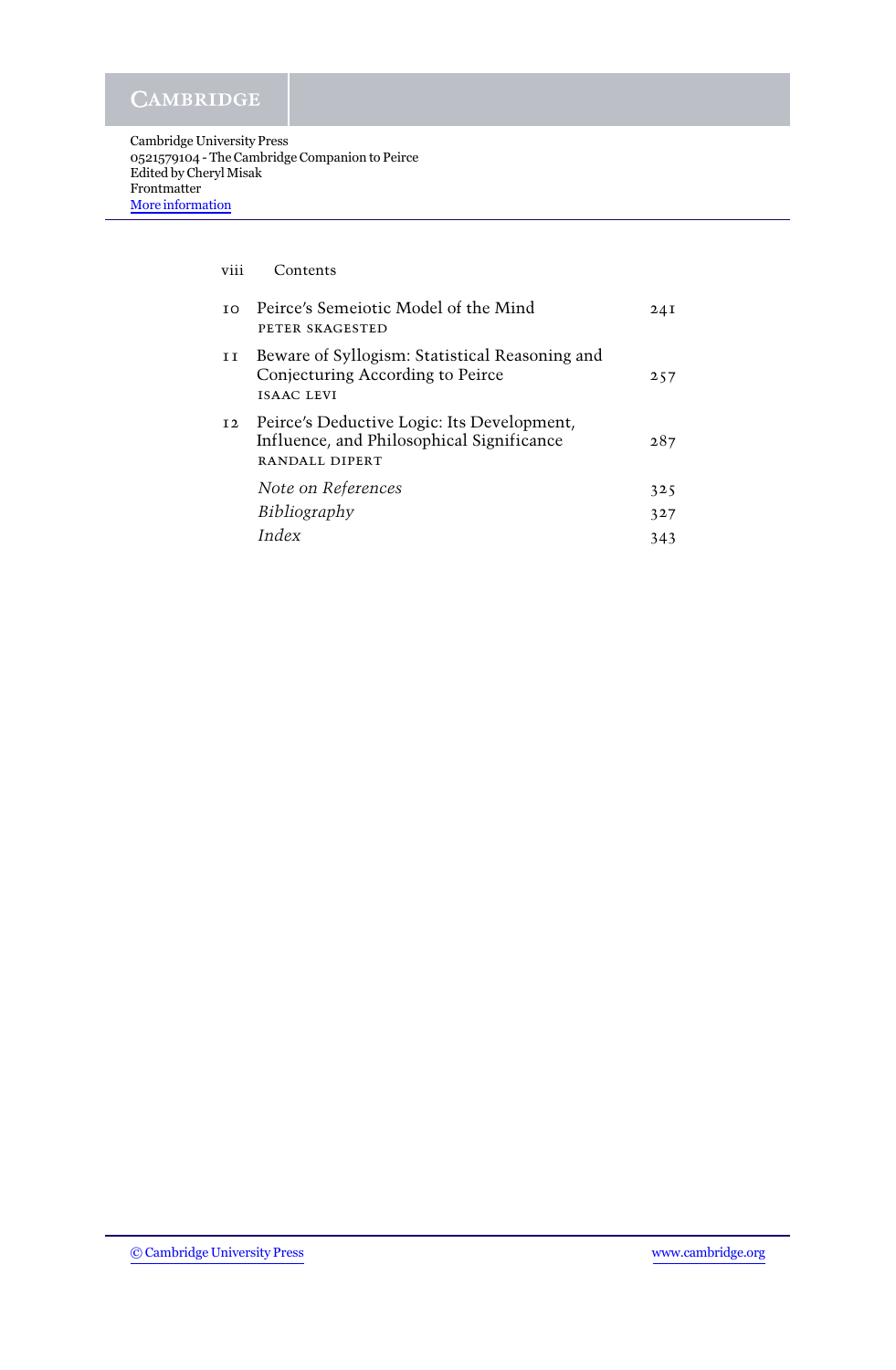### **CONTRIBUTORS**

DOUGLAS ANDERSON is an Associate Professor of Philosophy at Penn State University. He is the author of *Strands of System: The Philosophy of Charles S. Peirce* and coeditor of *The Contemporary Vitality of Pragmatism*.

JOHN BOLER is Professor Emeritus of Philosophy at the University of Washington in Seattle. He is the author of *Charles Peirce and Scholastic Realism*, as well as numerous articles on Peirce and on medieval philosophy.

RANDALL DIPERT is C.S. Peirce Professor of American Philosophy at SUNY Buffalo. He has written extensively on the history and philosophy of logic, especially on Peirce and the nineteenth century. In aesthetics, he has published articles on music theory, performance practice, and authenticity and is the author *Artifacts, Art Works, and Agency* (Temple University Press: 1993).

CHRISTOPHER HOOKWAY is Professor of Philosophy at Sheffield University. His publications include *Peirce* (Routledge 1985) and *Truth, Rationality, and Pragmatism: Themes from Peirce* (Oxford University Press 2000).

ISAAC LEVI is currently John Dewey Professor at Columbia University. He is author of *Covenant of Reason, For the Sake of the Argument, Fixation of Belief and Its Undoing, Hard Choices, Enterprise of Knowledge, Decisions and Revisions*, and *Gambling with Truth* and is an editor of the *Journal of Philosophy*. He is a past president of the Charles Peirce Society.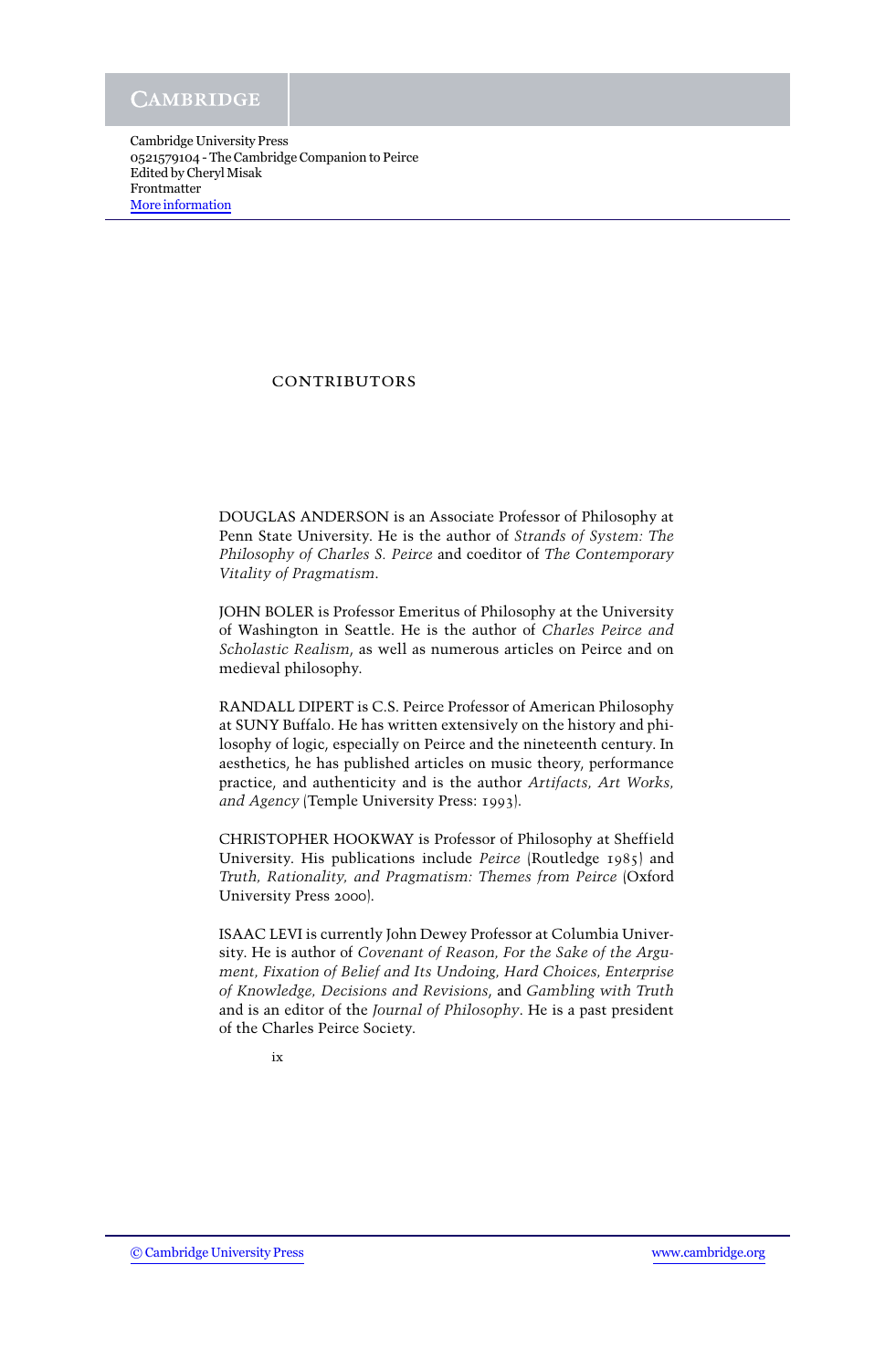#### x Contributors

CHERYL MISAK is Professor of Philosophy at the University of Toronto. She is the author of *Truth and the End of Inquiry: A Peircean Account of Truth* (the second edition of which is coming out from Oxford University Press in 2004) *Verificationism: Its History and Prospects* (Routledge 1995), and *Truth, Politics, Morality: Pragmatism and Deliberation* (Routledge 2000).

SAMI PIHLSTRÖM received his Ph.D. in philosophy from the University of Helsinki in 1996. He is Docent and University Lecturer of Theoretical Philosophy at the University of Helsinki. His publications include three books in English: *Structuring the World*: *The Issue of Realism and the Nature of Ontological Problems in Classical and Contemporary Pragmatism* (dissertation, 1996); *Pragmatism and Philosophical Anthropology: Understanding Our Human Life in a Human World* (Peter Lang, New York, 1998); and *Naturalizing the Transcendental: A Pragmatic View* (Prometheus/Humanity Books, Amherst, NY, 2003).

SANDRA B. ROSENTHAL, Provost Distinguished Professor of Philosophy at Loyola University of New Orleans, has published 11 books and approximately 200 articles on pragmatism and its relation to various issues and movements. She is on the editorial boards of several journals and book series and has served as president of various professional organizations, including the Charles S. Peirce Society, the Society for the Advancement of American Philosophy, and the Metaphysical Society of America.

T.L. SHORT is Chairman of the Board of Advisors to the Peirce Edition Project and author of many articles on Peirce.

PETER SKAGESTAD has taught philosophy at Williams College and at Trinity College, Hartford and currently teaches at the University of Massachusetts, Lowell. He is the author of *The Road of Inquiry: Charles Peirce's Pragmatic Realism* (1981), *Making Sense of History: The Philosophies of Popper and Collingwood* (1975), and numerous articles on philosophy, communication, and technology. He is an Associate Editor of *The Journal of Social and Evolutionary Systems*.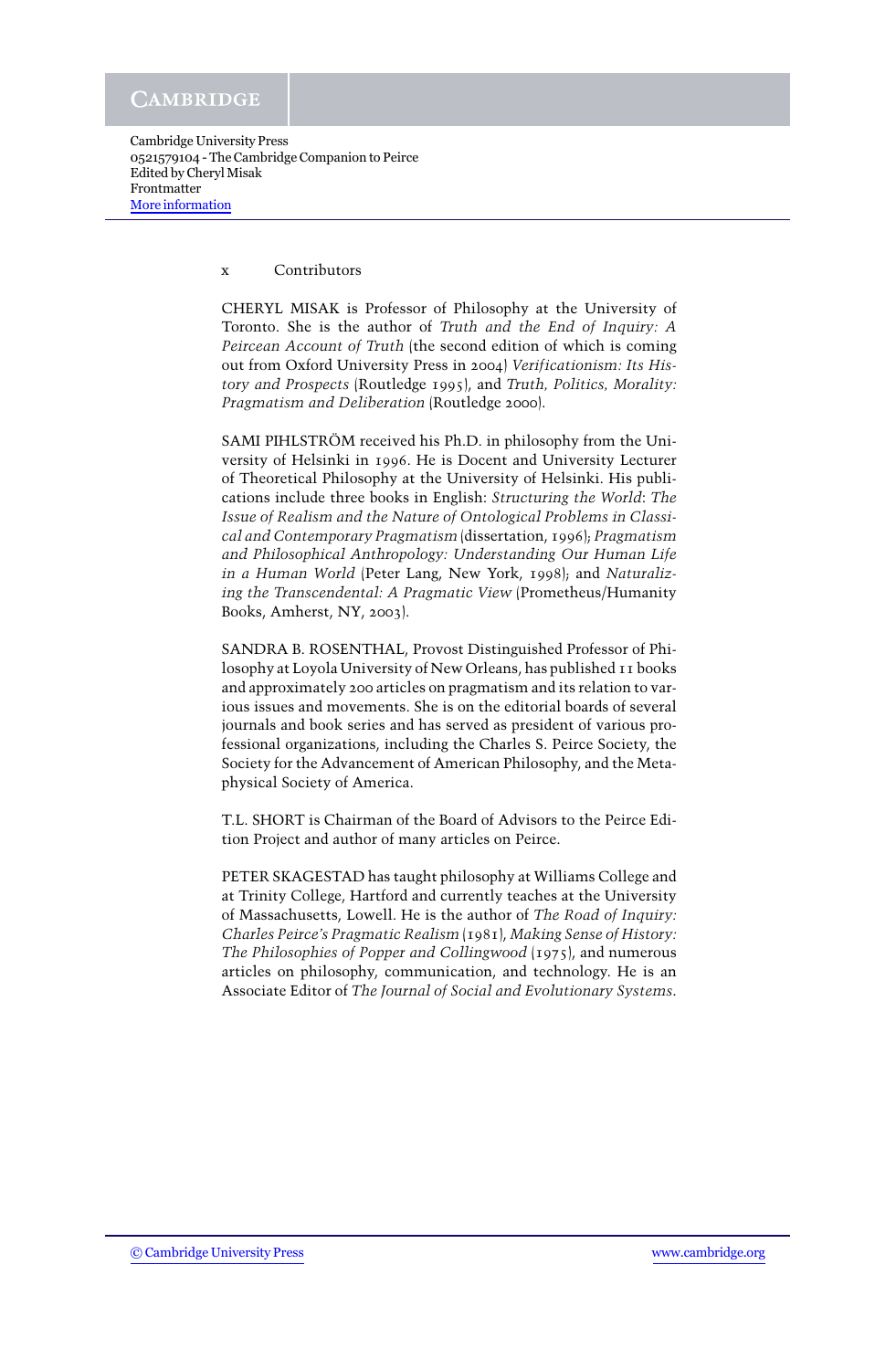#### Contributors xi

DAVID WIGGINS is Emeritus Wykeham Professor of Logic at Oxford University. He previously taught at Birkbeck College and is a Fellow of the British Academy as well as an Honorary Foreign Member of the American Academy of Arts and Sciences. His publications include *Sameness and Substance* (1986) and *Needs, Values and Truth* (a new edition of which was published in 1998), as well as numerous articles on ethics and metaphysics.